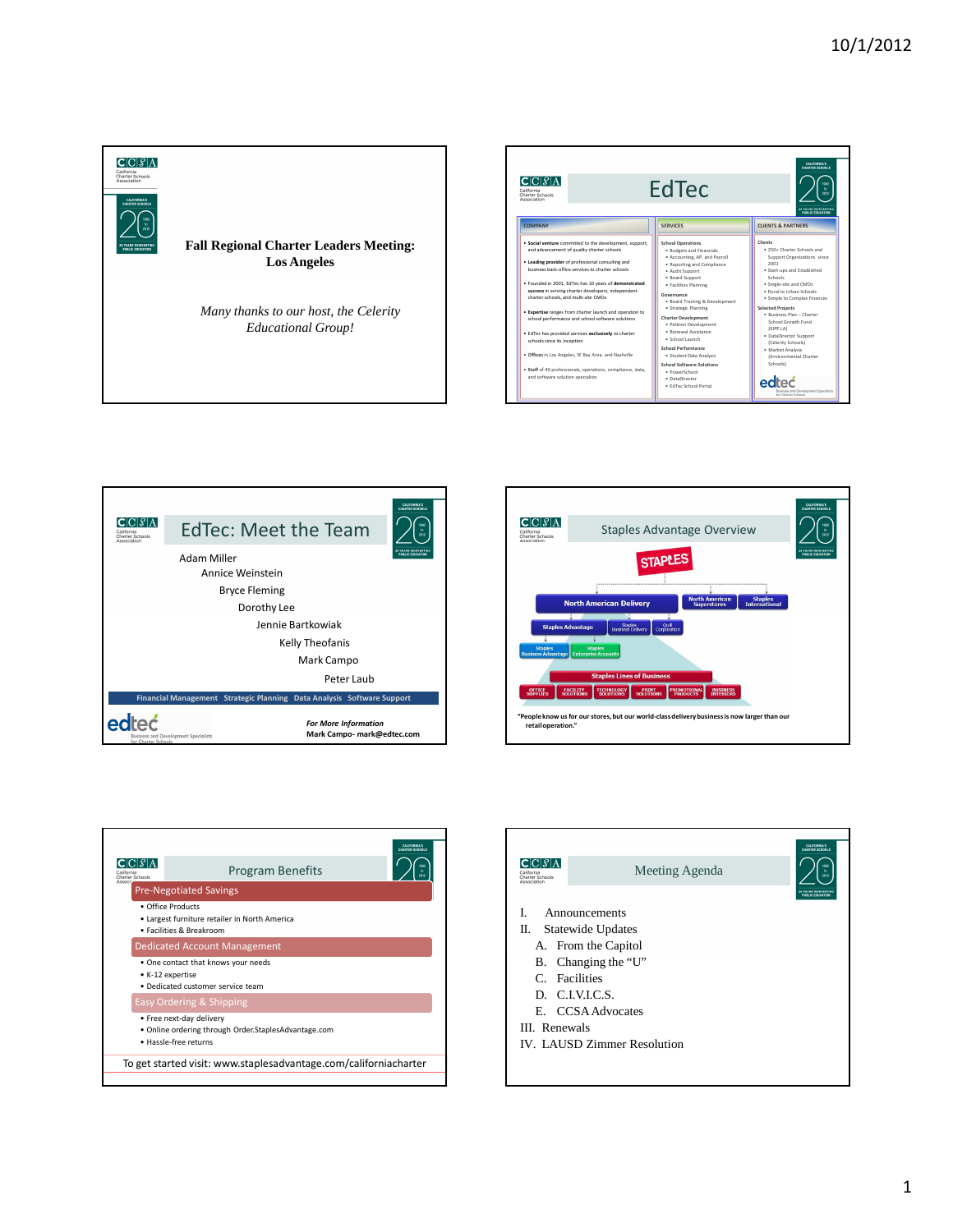







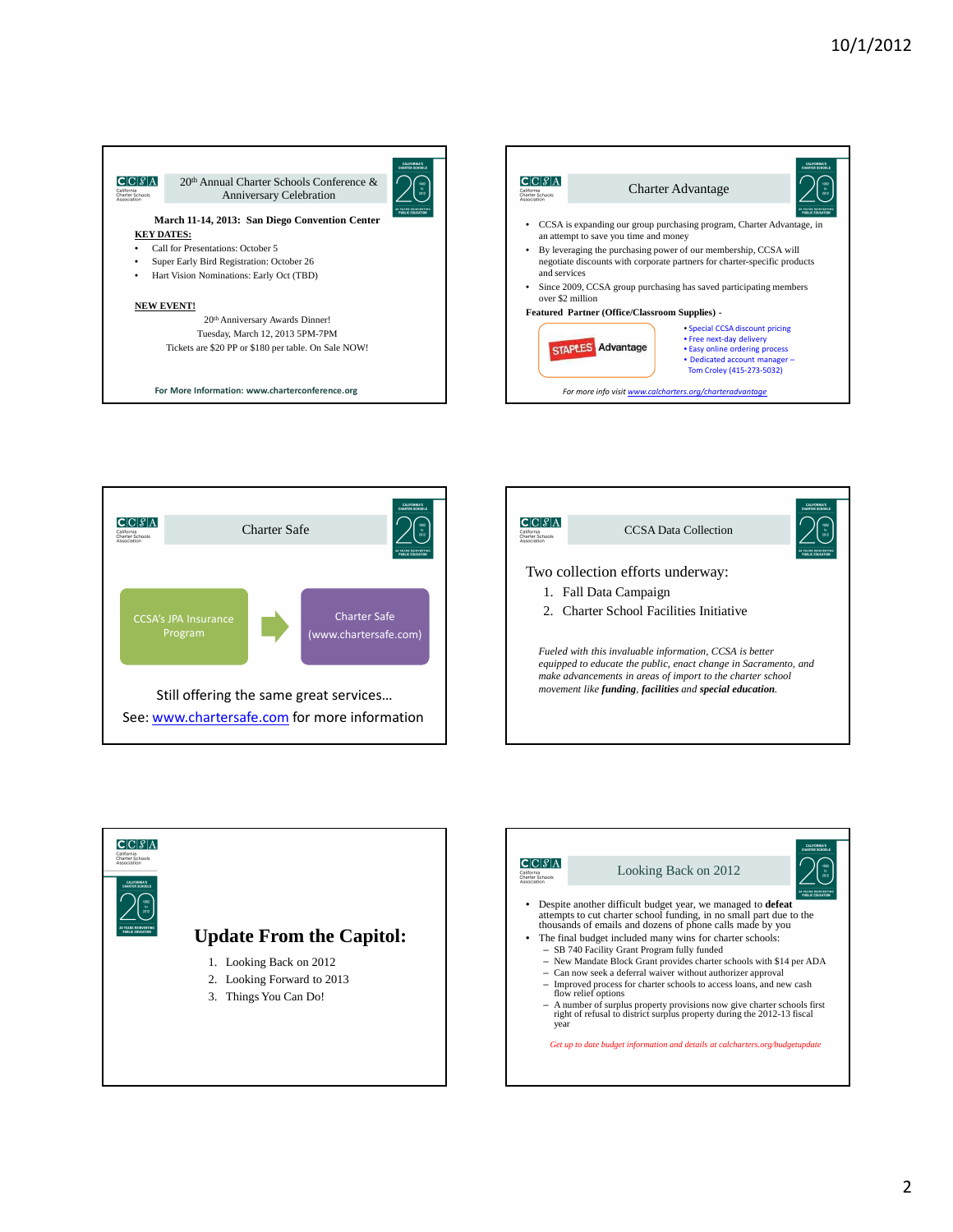

#### *View the text of all bills and more information at calcharters.org/capitol*

- The SBE continues to be relatively strong for charter schools
- Accurate data reporting is key





3. Your voice will be needed again soon: the Governor's budget will be introduced in January, and legislative proposals will start being introduced as early as December





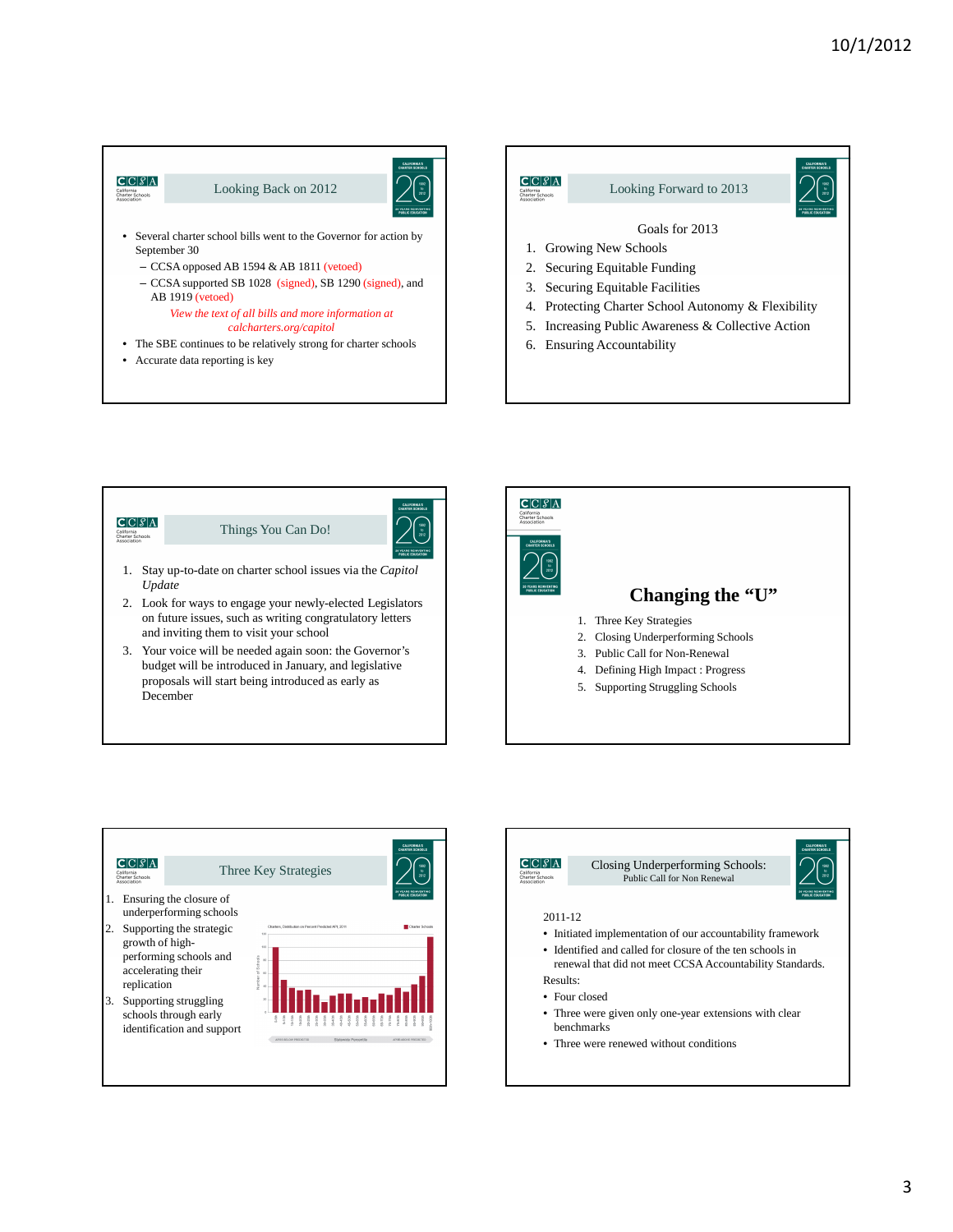| CICI $\mathcal{S}$ IA<br>California<br>Charter Schools<br>Association | <b>CALIFORNIA'S</b><br><b>CHARTER SCHOOLS</b><br>Public Call for Non-Renewal:<br>$\mathbf{b}$<br>2012<br>Remains the Same for 2012-13<br><b>IRLIC FOUCATIO</b> |
|-----------------------------------------------------------------------|----------------------------------------------------------------------------------------------------------------------------------------------------------------|
| Nov $15*$                                                             | • Accountability Report Cards Issued to all schools                                                                                                            |
| 4 weeks                                                               | • Period for schools to correct data or submit additional<br>individual student level analysis for schools below first set of<br>criteria                      |
| Jan <sub>18</sub>                                                     | • List of all schools missing minimum CCSA Renewal criteria,<br>after adjustments, goes public<br>• Advocacy for closure of schools below criteria             |
| <b>Before</b><br>Conference                                           | • Portrait of the Movement 2013 published with full results of<br>all California charters                                                                      |
|                                                                       | *pending CDE Data Release date<br>19                                                                                                                           |









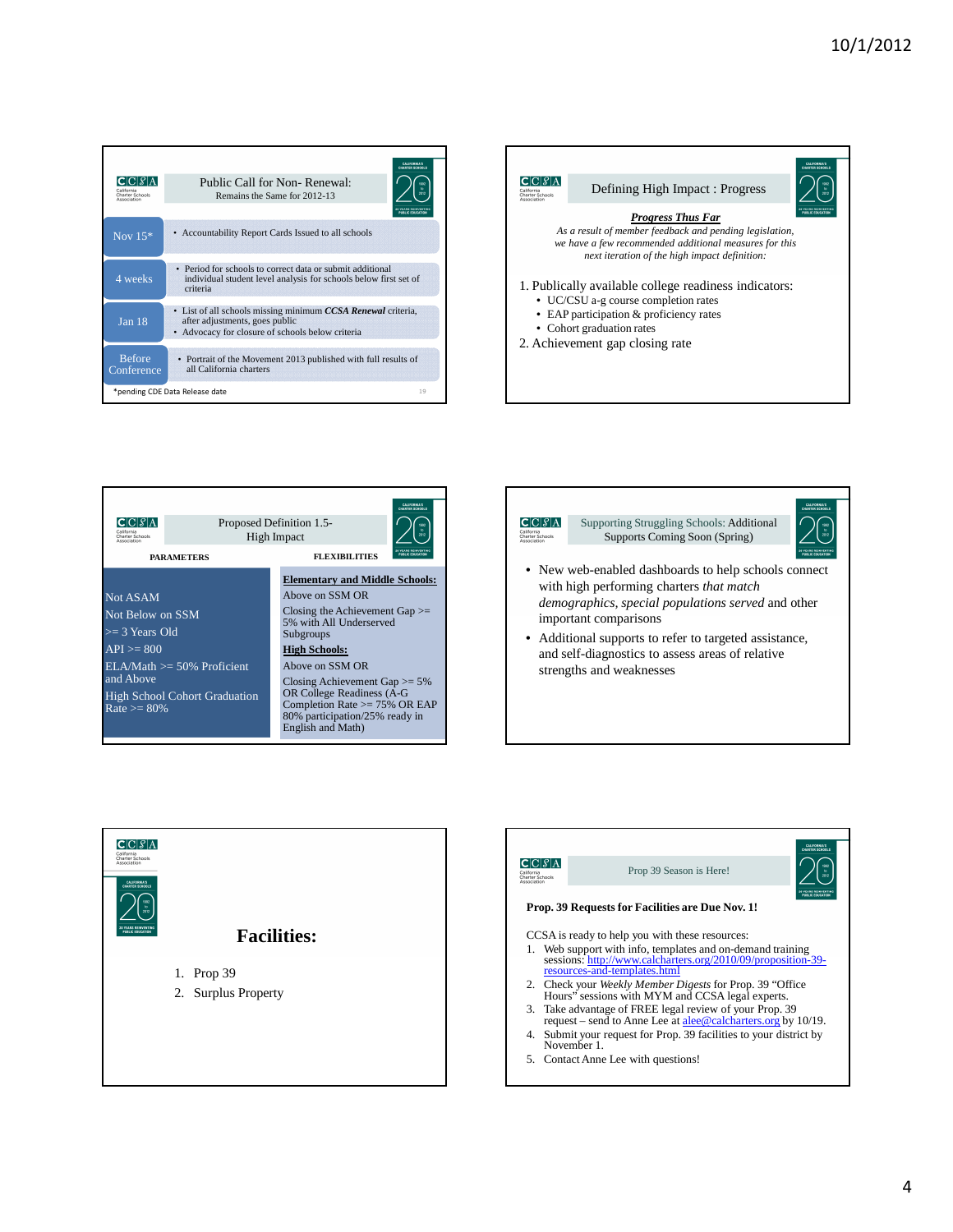#### $C|C|\mathcal{S}|A$ Surplus Property Access California<br>Charter Scho The 2012 Education Trailer Bill provides an opportunity

- for charter schools to lease or purchase a school district's surplus property
- Any property deemed "Surplus" by a district between July 1, 2012-June 30, 2013, must *first* be offered to any "interested" charter school prior to being offered to any other entity
- Property must be offered to the charter for not less than a five-year period
- Property may be sold at "less than fair market value" to charters





### What is CCSA Advocates?

- CCSA Advocates is a 501(c)(4) "social welfare" organization
	- $-$  More flexible than a  $(c)(3)$  in its activities
- Its activities include:
- **Lobbying**
- –Federal and state lobbying activity for CCSA
- **Political**
	- –Political work including: active engagement in candidate elections, issues advocacy, and ballot initiatives on behalf of charter schools

## CCSA Advocates Goals

- 1. Creating a healthy environment at the state level
- 2. Creating healthy environments locally
- 3. Increasing the political influence of the California charter school community
- 4. Supporting our funding and facilities equity priorities

## What Can You Do?

#### • Short-term

- C.I.V.I.C.S. charter school stakeholder education and registration effort
	- Goal: Raise awareness and engagement of charter school grassroots community in the political process
	- Build a movement!
- If you are in an area where we've got a key race, get out and volunteer
- Help get your charter school community out to vote!
- Talk with us about more detail on these activities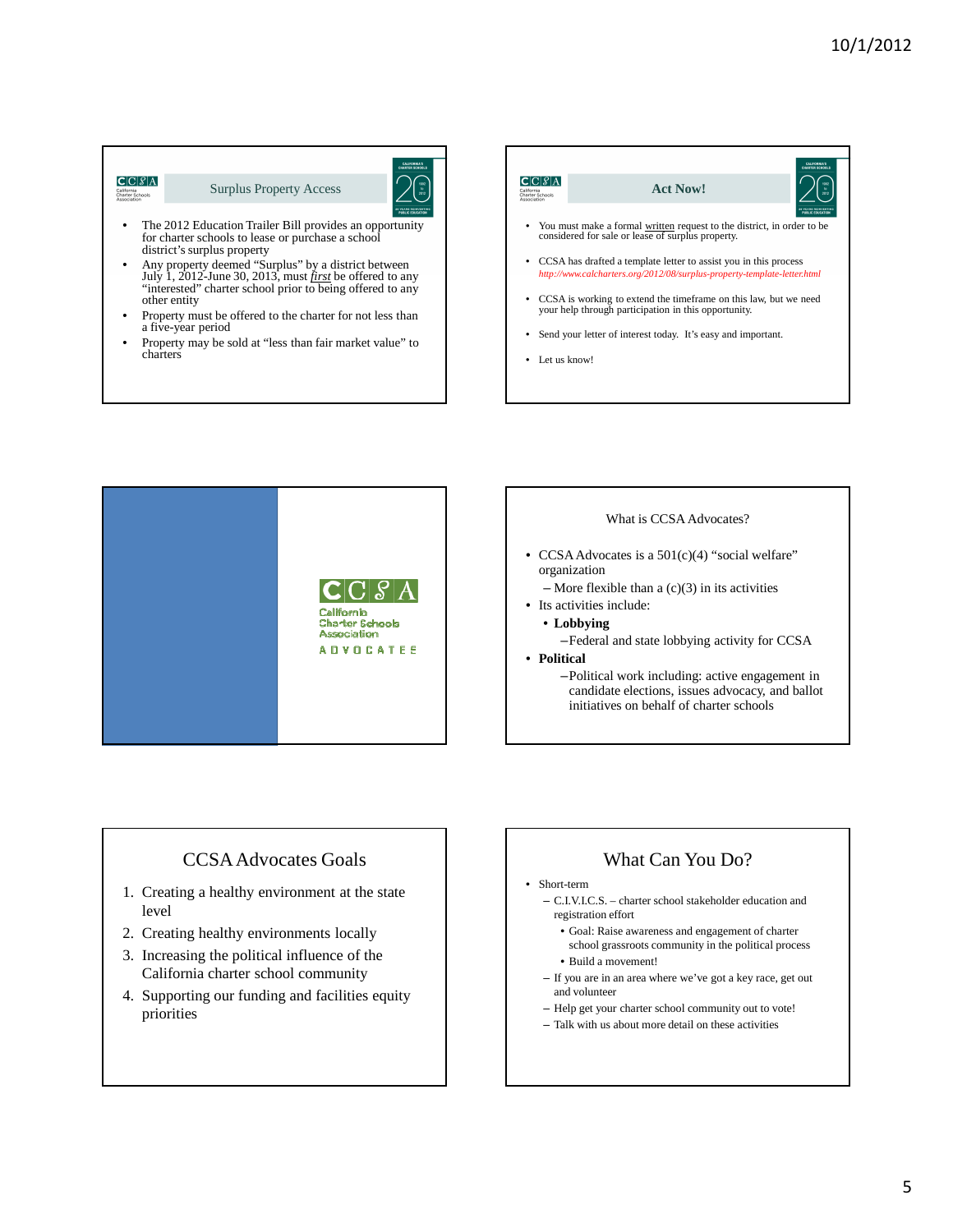### Important Things to Know

- There are rules about election participation that impact what and how you can do this work
- This work is not scary when you know the rules • But, there are consequences if you don't
- In general, non-partisan work is acceptable but taking a position on candidates and supporting them with school resources is not!
- As an individual, you do not ever lose your First Amendment Rights just because you run a school
- See our FAQs to help guide you

# Questions?

- Contact Gary Borden at **gborden@ccsaadvocates.org**
- Please visit CCSA Advocates website and sign up for our weekly updates on election activity across the state
- Look for our event(s) at CCSA Conference





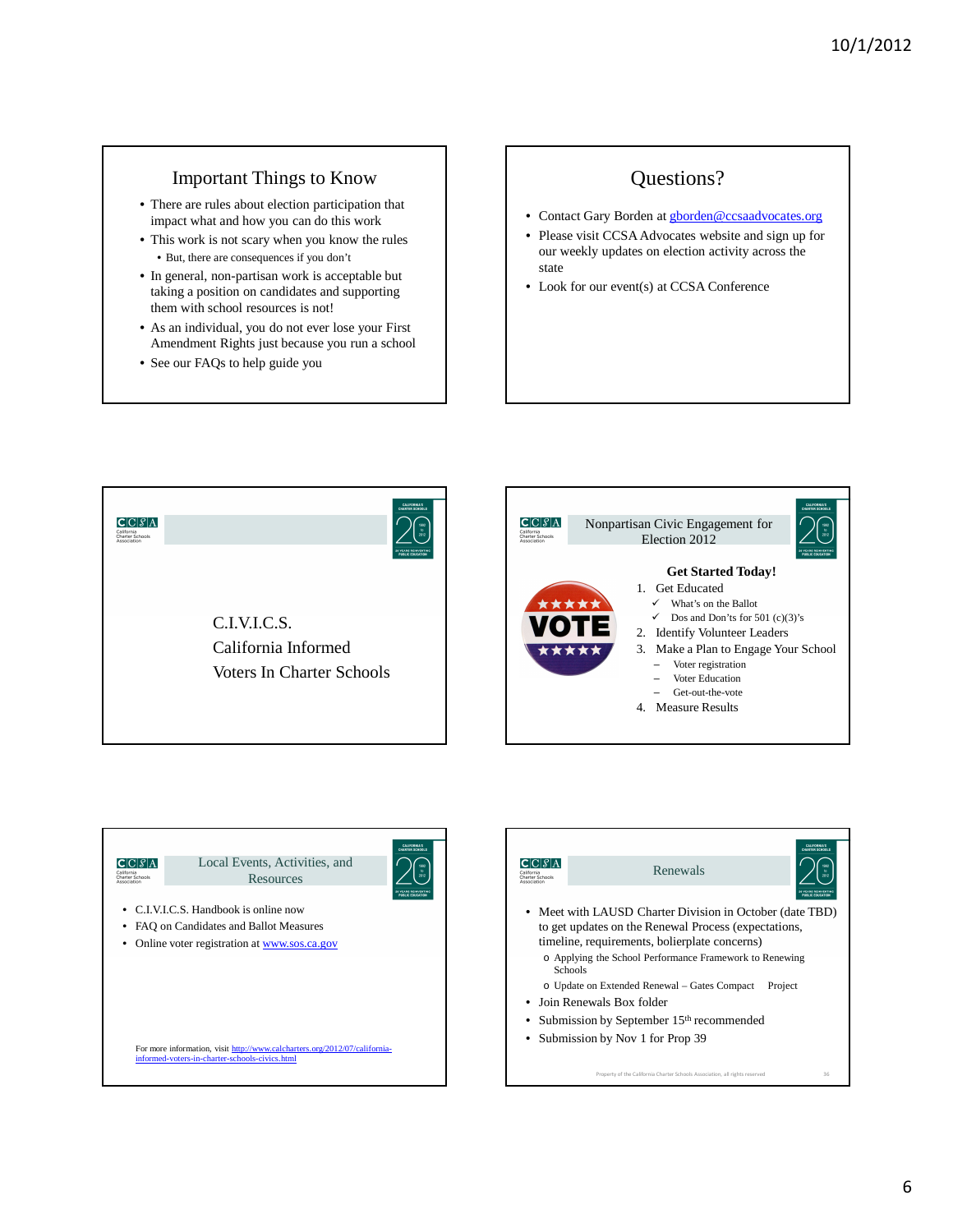